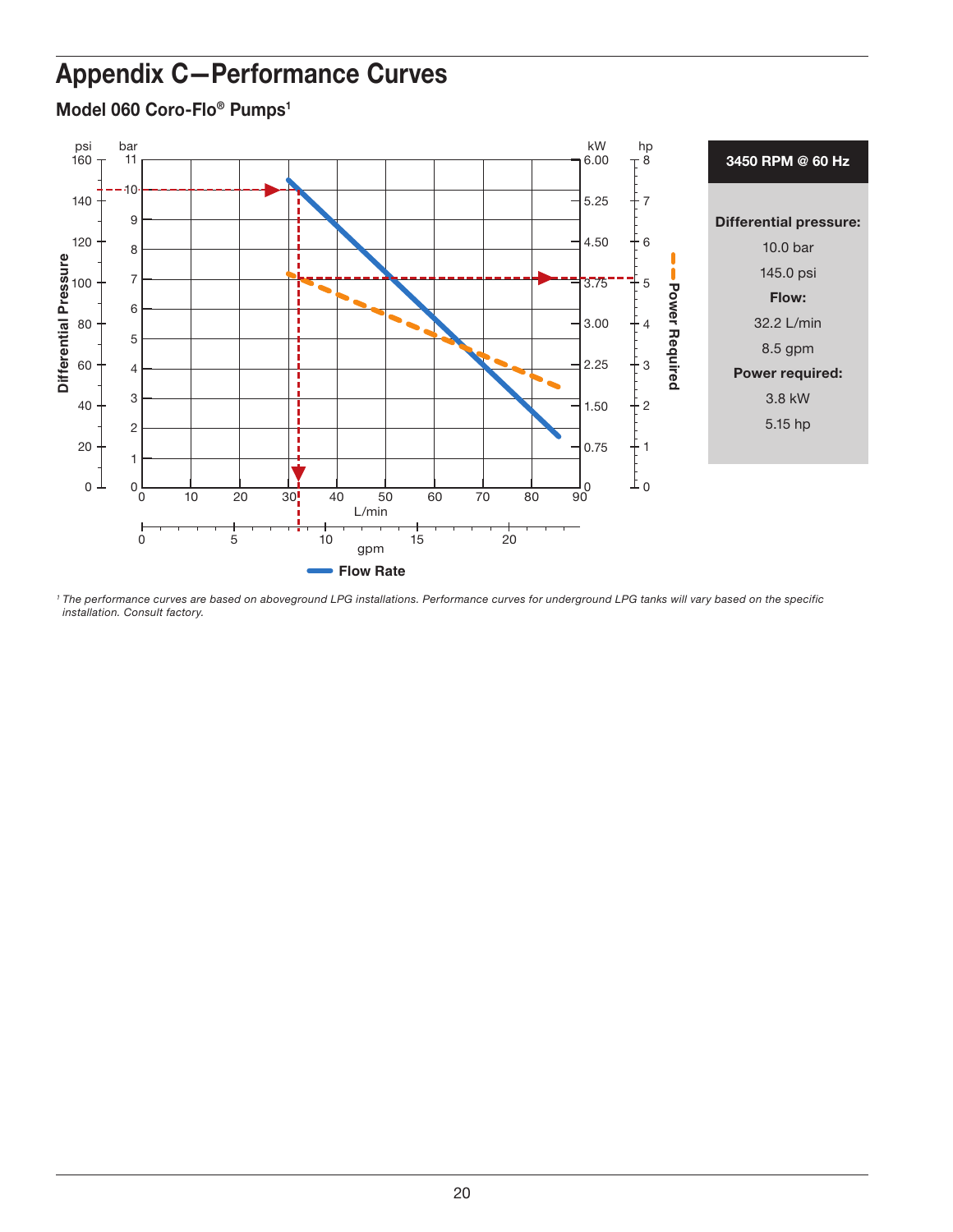## Appendix C—Performance Curves

Model 075 Coro-Flo<sup>®</sup> Pumps<sup>1</sup>



<sup>1</sup> The performance curves are based on aboveground LPG installations. Performance curves for underground LPG tanks will vary based on the specific *installation. Consult factory.*